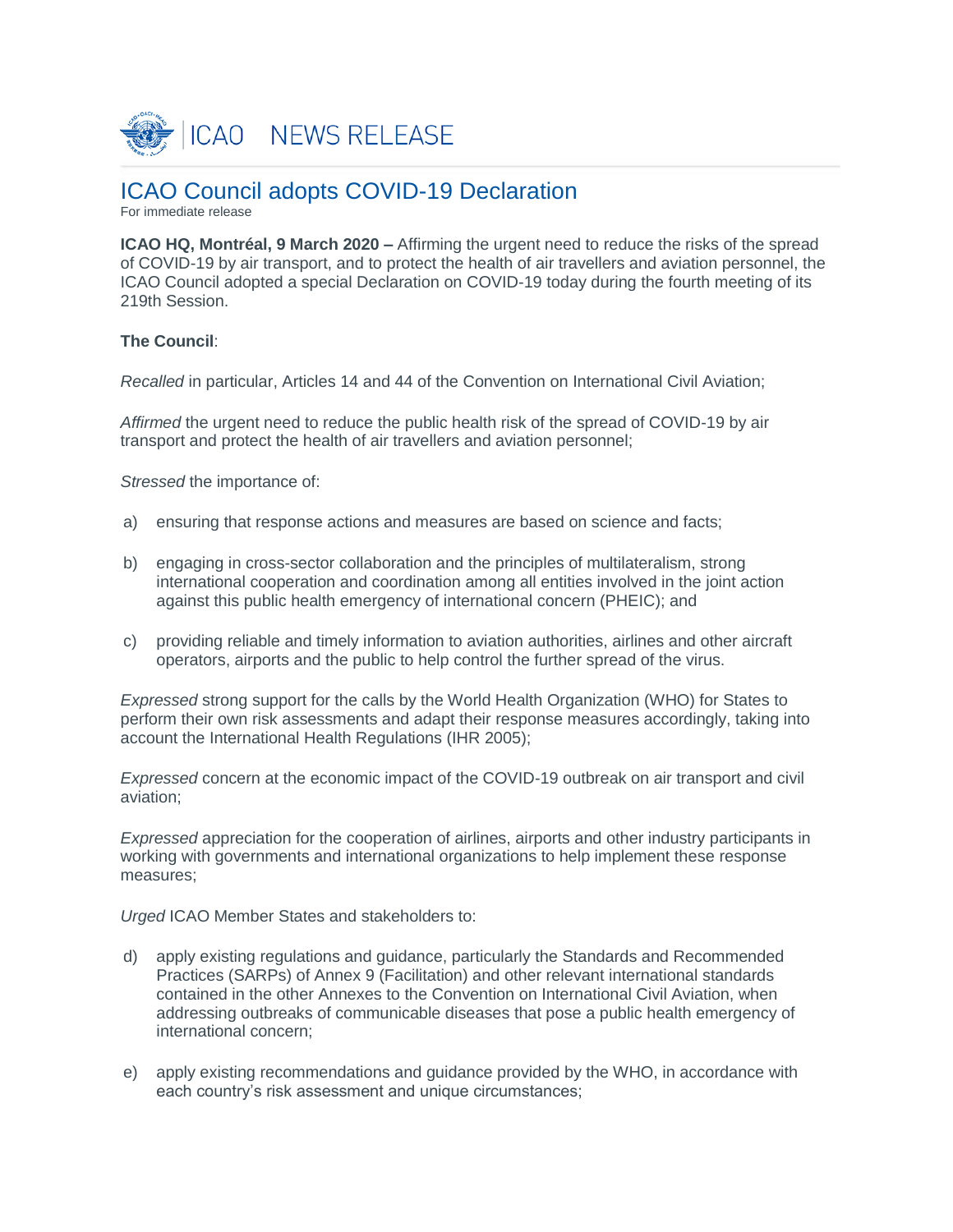- f) foster and implement a culture of collaboration and information sharing among public health and civil aviation authorities through the establishment of National Facilitation Committees comprising all relevant entities, in line with ICAO provisions;
- g) proactively join, contribute to and assist the Collaborative Arrangement for the Prevention and Management of Public Health Events in Civil Aviation (CAPSCA);
- h) take the necessary actions to maintain the sustainability of air transport and the highest level of safety;

*Reaffirmed* that ICAO would continue to support the aviation sector by working with Member States, and cooperating with the WHO and other relevant agencies of the United Nations system, and industry partners such as the International Air Transport Association (IATA) and Airports Council International (ACI); and

*Further reaffirmed* that the Council will continue to closely monitor the situation, support Member States in their response measures as appropriate, and stand ready to take further action as circumstances develop.

ICAO Council President Mr. Salvatore Sciacchitano together with the Secretary General, Dr. Fang Liu, highlighted the strong commitment of ICAO to supporting its Member States in implementing response measures and expressed their deep appreciation for WHO's cooperation with ICAO on COVID-19 throughout this Public Health Event of International Concern (PHEIC).



Affirming the urgent need to reduce the risks of the spread of COVID-19 by air transport, and to protect the health of air travellers and aviation personnel, the ICAO Council adopted a special Declaration on COVID-19 today during the fourth meeting of its 219th Session.

## Resources for Editors

#### [The ICAO Council](https://www.icao.int/about-icao/Council/Pages/Council.aspx) [ICAO's COVID-19 website](https://www.icao.int/Security/COVID-19/Pages/default.aspx)

#### **About ICAO**

A specialized agency of the United Nations, ICAO was created in 1944 to promote the safe and orderly development of international civil aviation throughout the world. It sets standards and regulations necessary for aviation safety, security, efficiency, capacity and environmental protection, amongst many other priorities. The Organization serves as the forum for cooperation in all fields of civil aviation among its 193 Member States, and helps them to share their skies to their mutual benefit.